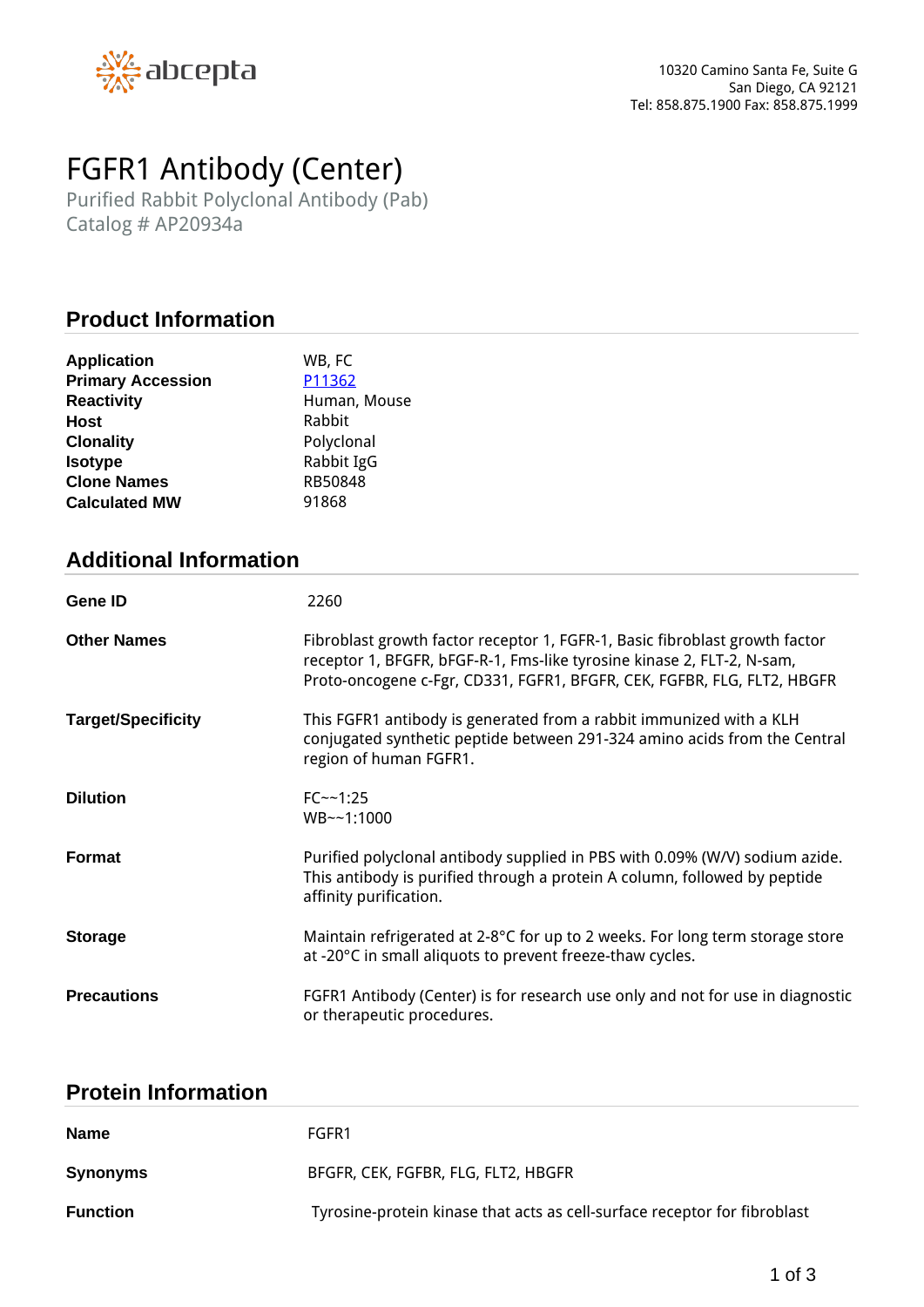|                          | growth factors and plays an essential role in the regulation of embryonic<br>development, cell proliferation, differentiation and migration. Required for<br>normal mesoderm patterning and correct axial organization during<br>embryonic development, normal skeletogenesis and normal development of<br>the gonadotropin-releasing hormone (GnRH) neuronal system.<br>Phosphorylates PLCG1, FRS2, GAB1 and SHB. Ligand binding leads to the<br>activation of several signaling cascades. Activation of PLCG1 leads to the<br>production of the cellular signaling molecules diacylglycerol and inositol<br>1,4,5-trisphosphate. Phosphorylation of FRS2 triggers recruitment of GRB2,<br>GAB1, PIK3R1 and SOS1, and mediates activation of RAS, MAPK1/ERK2,<br>MAPK3/ERK1 and the MAP kinase signaling pathway, as well as of the AKT1<br>signaling pathway. Promotes phosphorylation of SHC1, STAT1 and<br>PTPN11/SHP2. In the nucleus, enhances RPS6KA1 and CREB1 activity and<br>contributes to the regulation of transcription. FGFR1 signaling is<br>down-regulated by IL17RD/SEF, and by FGFR1 ubiquitination, internalization<br>and degradation. |
|--------------------------|-------------------------------------------------------------------------------------------------------------------------------------------------------------------------------------------------------------------------------------------------------------------------------------------------------------------------------------------------------------------------------------------------------------------------------------------------------------------------------------------------------------------------------------------------------------------------------------------------------------------------------------------------------------------------------------------------------------------------------------------------------------------------------------------------------------------------------------------------------------------------------------------------------------------------------------------------------------------------------------------------------------------------------------------------------------------------------------------------------------------------------------------------------------|
| <b>Cellular Location</b> | Cell membrane; Single-pass type I membrane protein. Nucleus. Cytoplasm,<br>cytosol. Cytoplasmic vesicle. Note=After ligand binding, both receptor and<br>ligand are rapidly internalized. Can translocate to the nucleus after<br>internalization, or by translocation from the endoplasmic reticulum or Golgi<br>apparatus to the cytosol, and from there to the nucleus                                                                                                                                                                                                                                                                                                                                                                                                                                                                                                                                                                                                                                                                                                                                                                                   |
| <b>Tissue Location</b>   | Detected in astrocytoma, neuroblastoma and adrenal cortex cell lines. Some<br>isoforms are detected in foreskin fibroblast cell lines, however isoform 17,<br>isoform 18 and isoform 19 are not detected in these cells.                                                                                                                                                                                                                                                                                                                                                                                                                                                                                                                                                                                                                                                                                                                                                                                                                                                                                                                                    |

## **Background**

 *Tyrosine-protein kinase that acts as cell-surface receptor for fibroblast growth factors and plays an essential role in the regulation of embryonic development, cell proliferation, differentiation and migration. Required for normal mesoderm patterning and correct axial organization during embryonic development, normal skeletogenesis and normal development of the gonadotropin-releasing hormone (GnRH) neuronal system. Phosphorylates PLCG1, FRS2, GAB1 and SHB. Ligand binding leads to the activation of several signaling cascades. Activation of PLCG1 leads to the production of the cellular signaling molecules diacylglycerol and inositol 1,4,5-trisphosphate. Phosphorylation of FRS2 triggers recruitment of GRB2, GAB1, PIK3R1 and SOS1, and mediates activation of RAS, MAPK1/ERK2, MAPK3/ERK1 and the MAP kinase signaling pathway, as well as of the AKT1 signaling pathway. Promotes phosphorylation of SHC1, STAT1 and PTPN11/SHP2. In the nucleus, enhances RPS6KA1 and CREB1 activity and contributes to the regulation of transcription. FGFR1 signaling is down-regulated by IL17RD/SEF, and by FGFR1 ubiquitination, internalization and degradation.*

## **References**

*Itoh N.,et al.Biochem. Biophys. Res. Commun. 169:680-685(1990). Dionne C.A.,et al.EMBO J. 9:2685-2692(1990). Johnson D.E.,et al.Mol. Cell. Biol. 10:4728-4736(1990). Isacchi A.,et al.Nucleic Acids Res. 18:1906-1906(1990). Wennstroem S.,et al.Growth Factors 4:197-208(1991).*

#### **Images**

*Flow cytometric analysis of SH-SY5Y cells using FGFR1 Antibody (Center)(green, Cat#AP20934a) compared to an isotype control of rabbit IgG(blue). AP20934a was diluted*